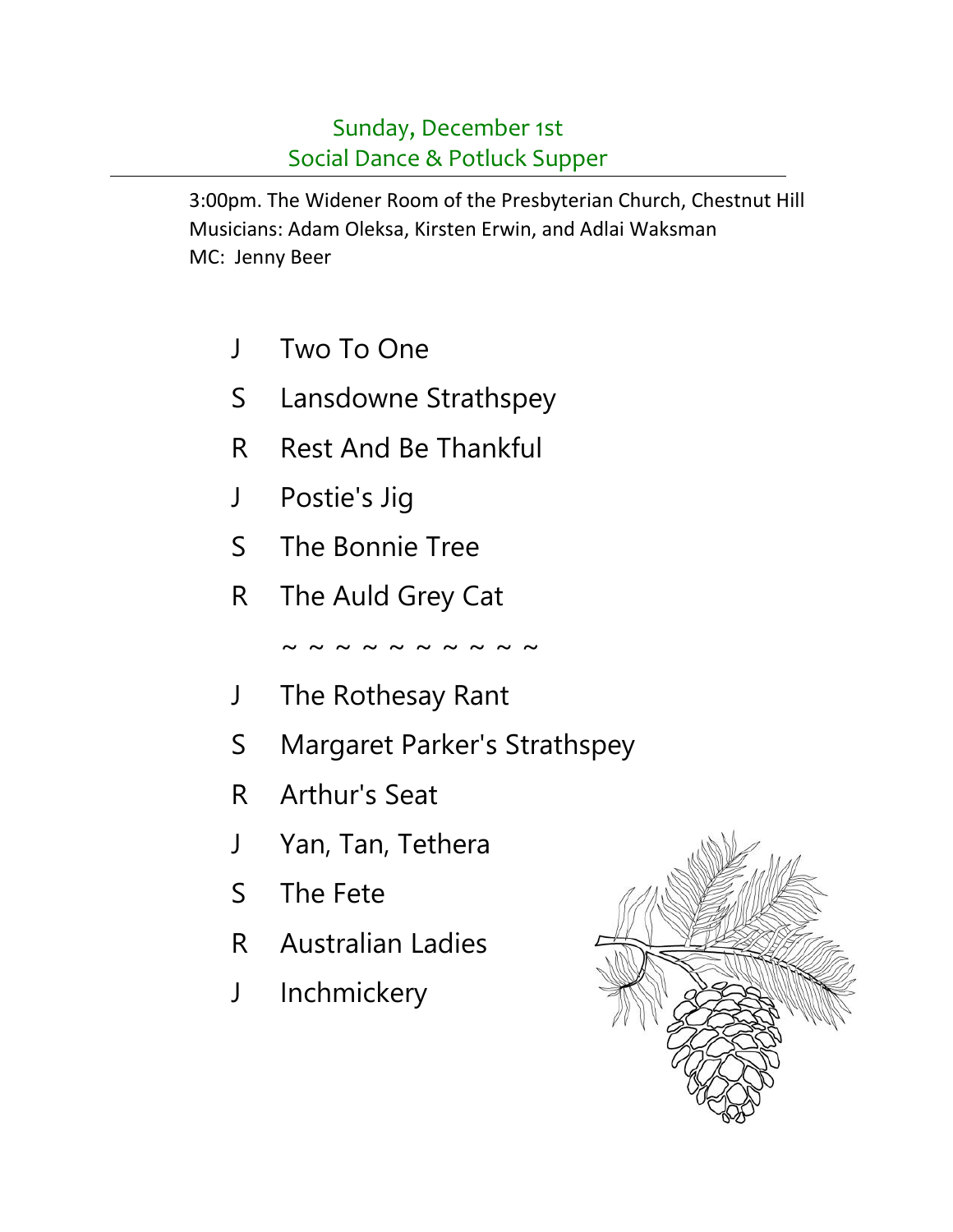- 1-8 All 3 women dance R Shoulder round their partners and back to places. They set.
- 9-16 All 3 men dance R Shoulder round their partners and back to places then dance in to meet partner for Promenade
- 17-24 3 couple Promenade.
- 25-32 1st couple cross down turning 3rd couple R hand (1W 3M, 1M 3W). 1st couple cross up to turn 2nd couple L hand  $(1W - 2W, 1M - 2M)$ . to end in 2nd places.



### The Lansdowne Strathspey 2c/4L 32 S

- 1-4 1st couple advance for one bar, retire for one bar (optional: touch R hands) 1st couple turn both hands once round.
- 5-8 1st couple cast to second place, 2nd couple stepping up on 5 & 6. 1st couple set, passing each other L shoulder. 1 woman ends facing up. 1st man stays facing out.
- 9-16 Ladies' Chain.
- 17-24 Taking hands on the sides, set. Dance four hands round halfway. Repeat to places.
- 25-32 Partners dance back to back. 1st couple, giving R hands briefly, dance a ½ figure 8 up around 2nd couple.

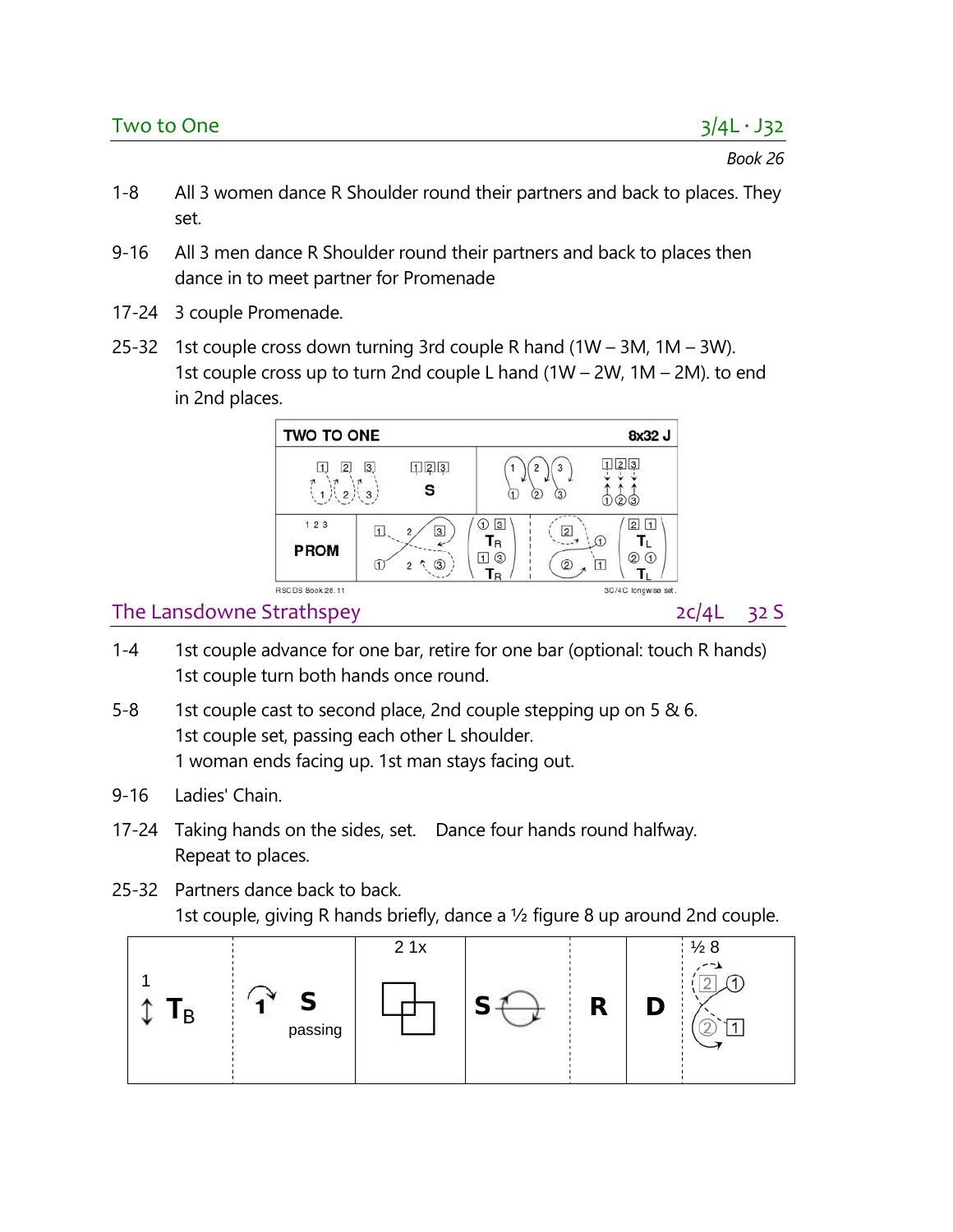#### Rest And Be Thankful  $3c/4L \cdot R32$

*Grampian Collection*

- 1- 8 1st couple cross RH & cast 1 place, cross LH & cast woman up, man down, to meet 1st corners in promenade hold.
- 9-16 Those two pairs dance halfway around behind 2nd corners into 3rd corner places, *while* 2nd corners advance and retire.

1st couple turn LH to take their 2nd corners in promenade hold.

17-24 Repeat previous figure from these places.

1st couple turn LH to face 1st corner *positions*.

25-32 1st couple dance a half diagonal Reel of 4 with 1st corners, then pass R shoulders to reel with 2nd corners, ending on own sides in 2nd place.



Jack McConachie, Grampian Collection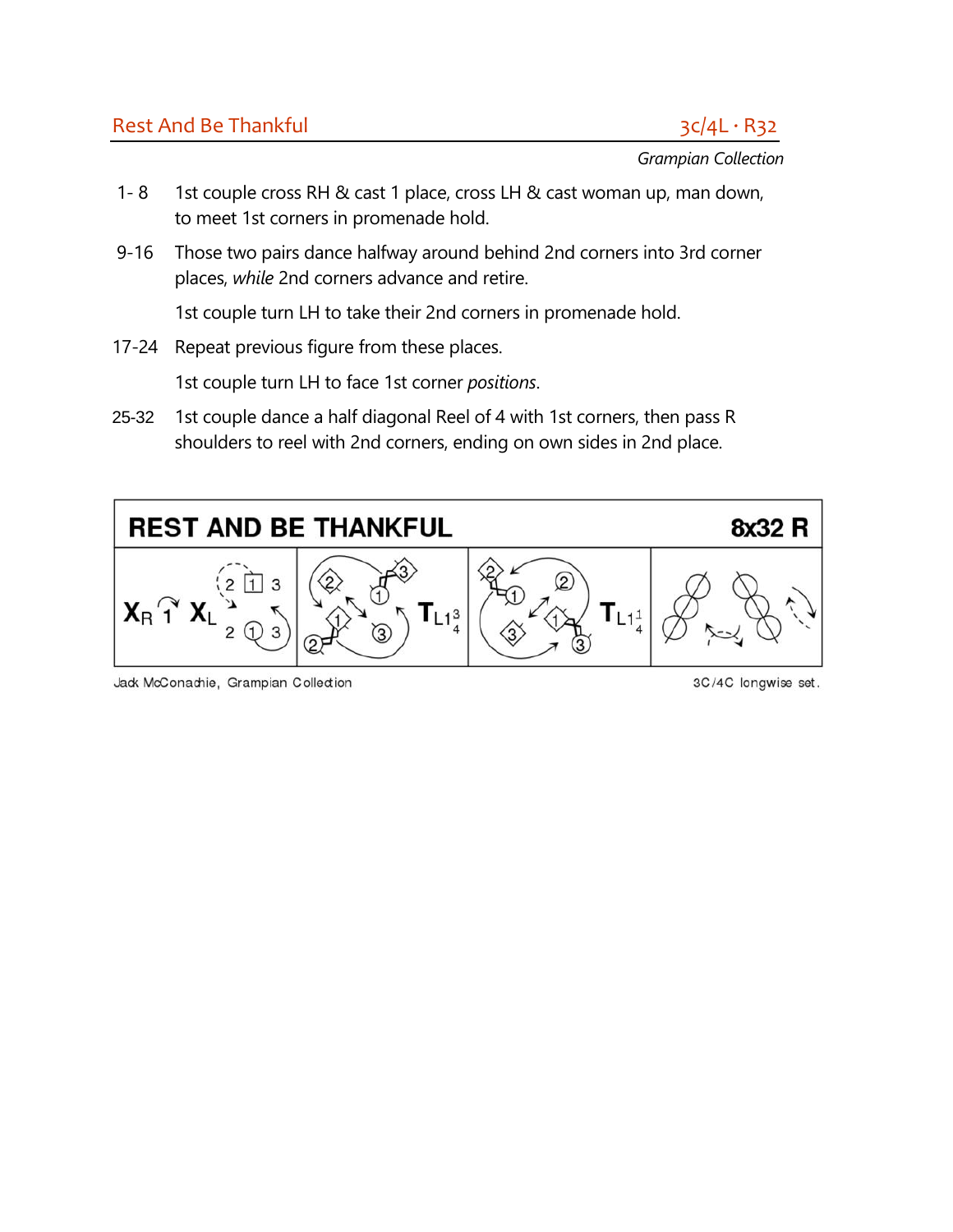*Clowes*

- 1-8 1st and 4th couples set and cast inward. Dance 1/2 figure of 8 around 2nd and 3rd couples, who have stepped outward on bars 3 and 4.
- 9-10 1st and 4th couples change places, men making an arch, and women dancing under.
- 11-12 1st and 4th couples turn nearest corner by nearest hand to finish 4th couple facing up and 1st couple down.
- 13-16 Repeat bars 9-12 up and down, 4th couple making the arch.
- 17-20 Repeat with the men making the arch.
- 21-24 Repeat with 1st couple coming from the bottom to make the arch.
- 25-28 1st and 4th couples dance half Rights & Lefts.

1st and 4th couples turn partner R hand.



Roy Clowes, Ormskirk 5, RSCDS Thirty Popular Dances Vol 2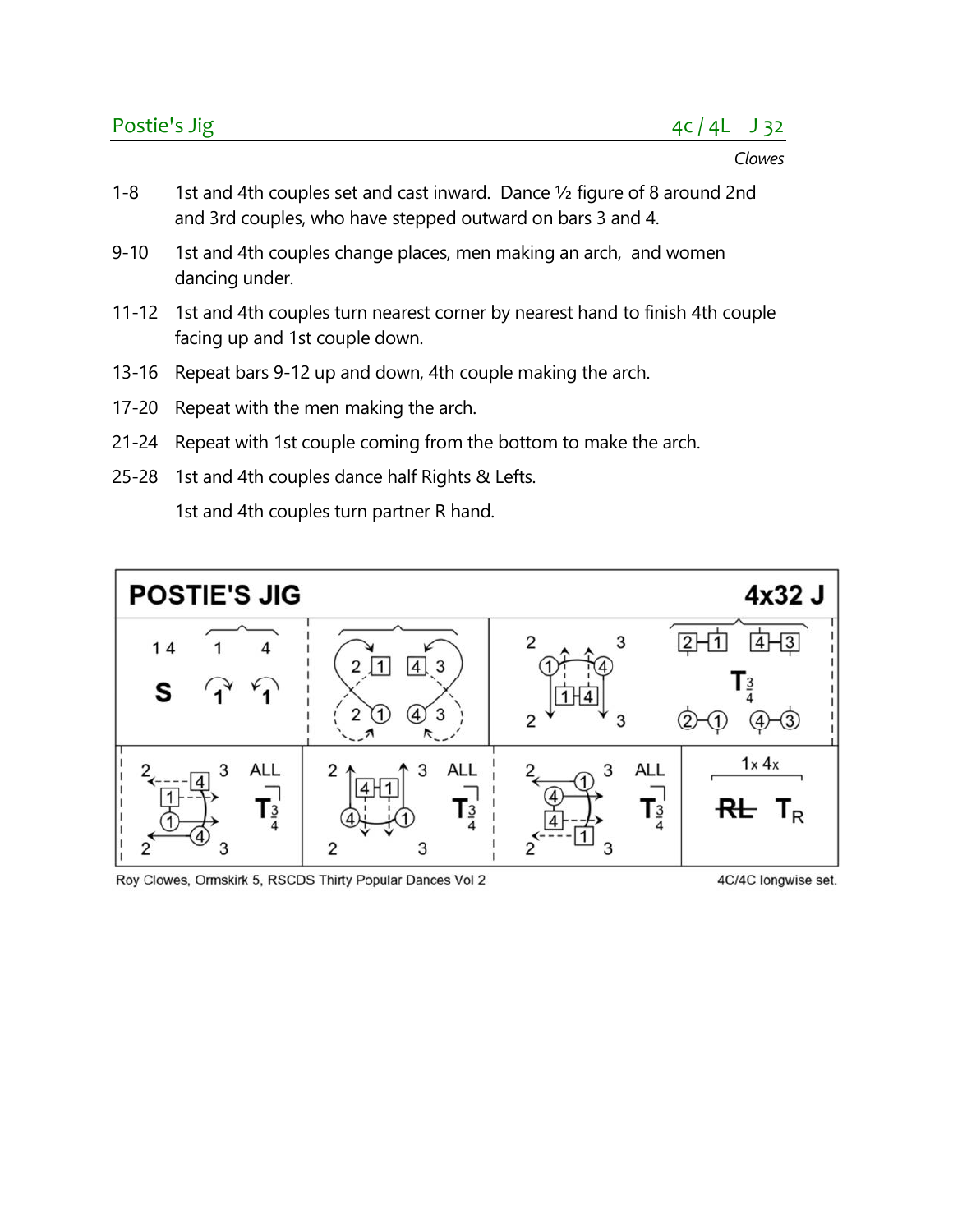*Romaine Butterfield, Book 46*

- 1-8 1st couple dance down below 3rd couple & cast up one place, dance up between 2nd couple, and cast to 2nd place
- 9-16 All turn turn partner 2 hands halfway, & pull R shoulder back "twirl" to dance into opposite place

Circle 6H round to left 3/4 to form lines across (men above facing down, women below, facing up).

- 17-2 1s cross R hand then cast R to 2nd place own side *As they cast,* 3M+2W change places diagonally R hand.
- 21-24 1s cross R hand then cast R to the center of the set. *As they cast,* 2M+3W change places diagonally R hand. All end in lines across, women facing down, men up.
- 25-32 All turn turn partner 2 hands halfway, & pull R shoulder back "twirl" to dance into opposite place.

Circle 6H round to left to own sides.



Romaine Butterfield, RSCDS Book 46.6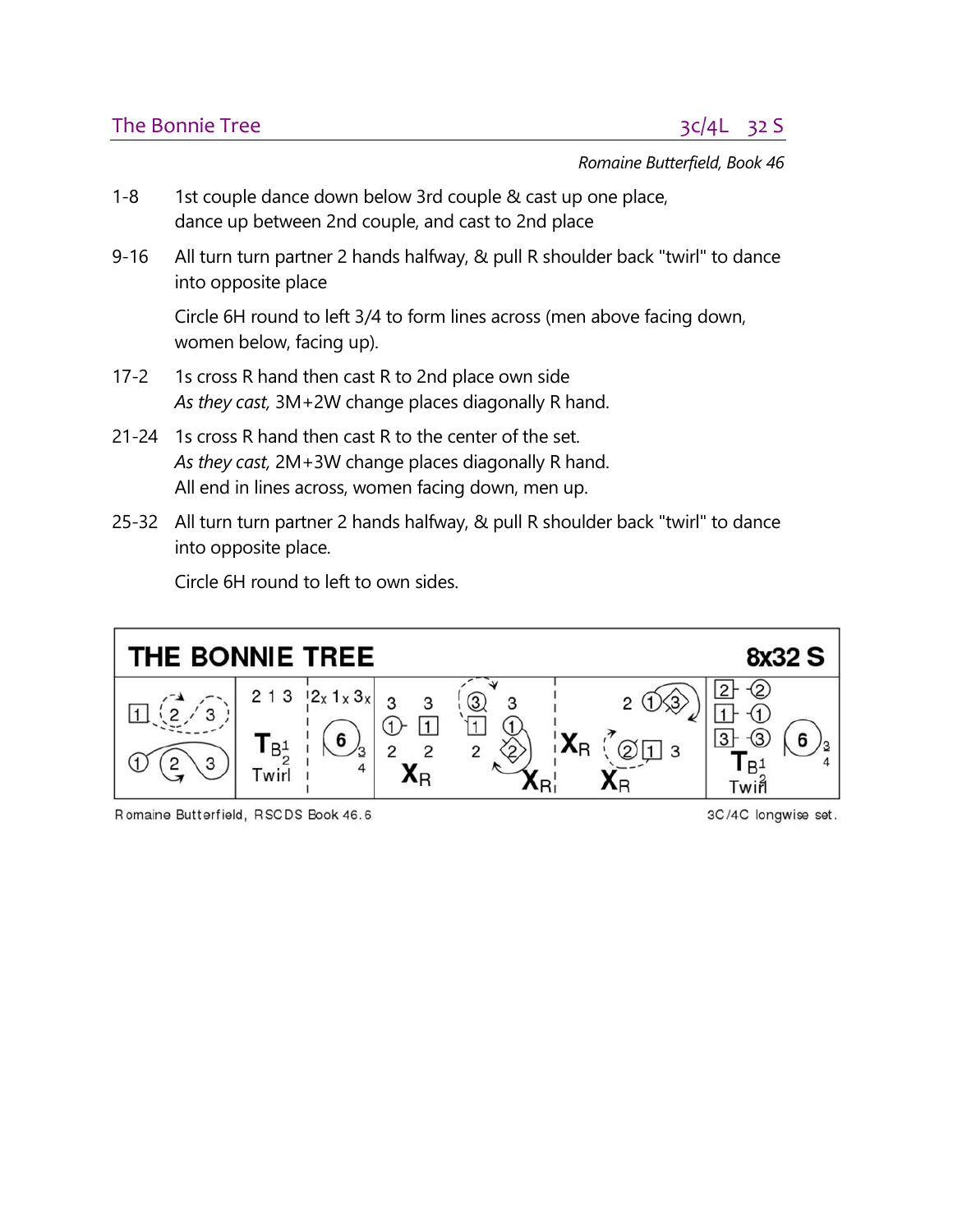## The Auld Grey Cat  $3c/4L \cdot R32$

*Ian Boyd, Let's All Dance*

- 1-8 1s cross RH & cast 1 place (2s stepping up), 1s cross LH & cast up to original places (2s stepping down).
- 9-16 1s dance mirror reels of 3 on sides (in & down to start).
- 17-24 1s lead down the middle & back to place.
- 25-32 1s+2s dance Allemande.



lain Boyd, Let's All Dance

3C/4C longwise set.

BREAK ~~~~~~~~~~~~~~~~~~~~~~~~~~~~~~~~~~~~~~~~~~~~~~~~~~~

#### 4c Square J32

*Anna Holden, Birmingham 73*

1- 8 All turn partners RH halfway, retaining hold & giving LH to corner person to form a ring, men facing out. All set.

Turn the corner person halfway, and set. Women face in. All are next to opposite and facing partner across the square.

- 9-16 Head couples (in 2nd & 4th places) dance half Ladies' Chain & half Rights & Lefts.
- 17-24 Side couples repeat the figure.
- 25-32 All circle 8H round & back.

| <b>ROTHESAY RANT</b>               |     |                                |               |    | $4x32$ J |
|------------------------------------|-----|--------------------------------|---------------|----|----------|
| ALL                                | ALL | $1 \textcircled{3}$            | 30            | 24 |          |
| B<br>$\mathsf{T}_{\mathsf{R}_2^1}$ | в   | $\overline{10}$ $\overline{3}$ | <del>RĿ</del> | R  | 8        |

Anna Holden, Birmingham 73

4C/4C square set.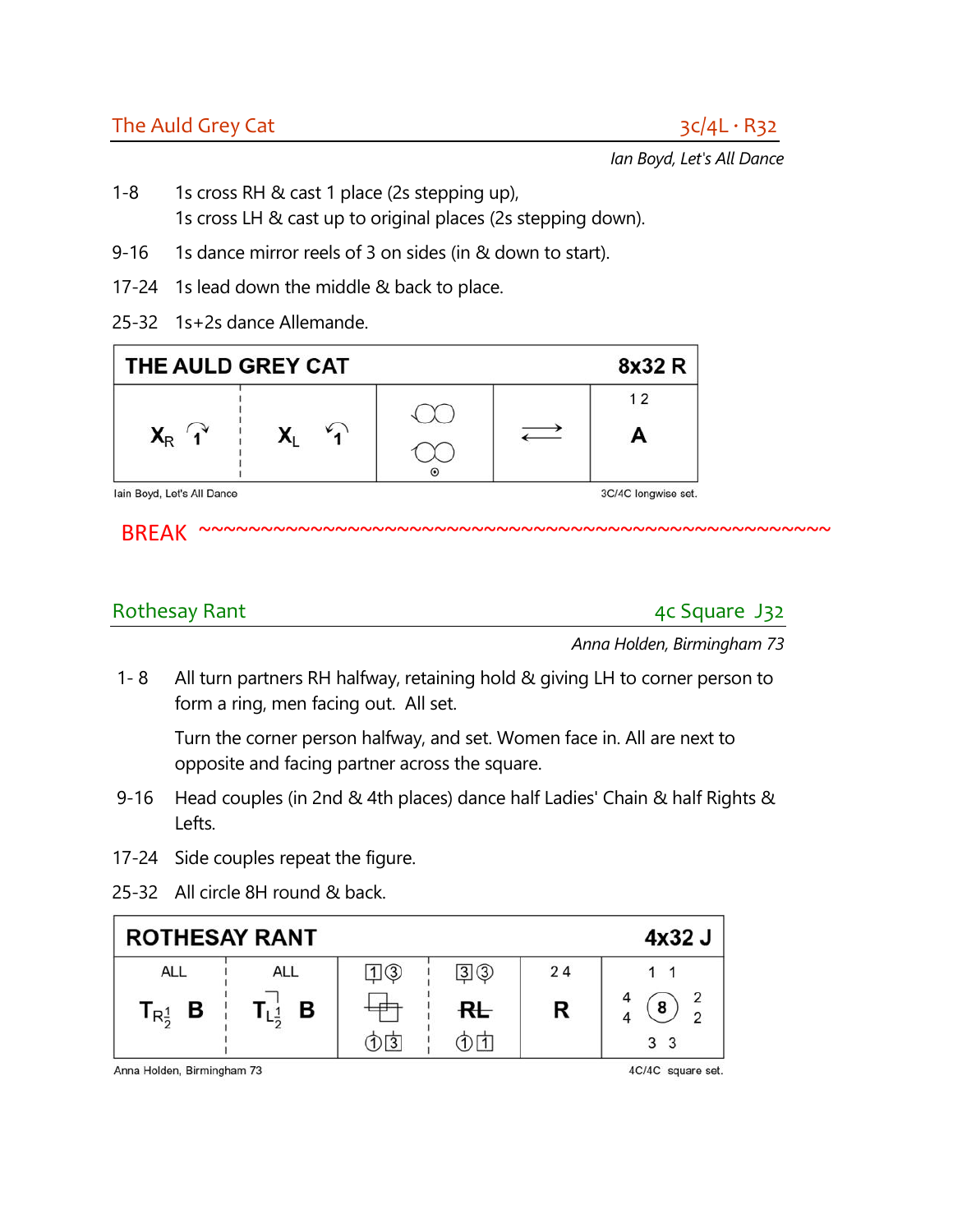#### *Book 31*

- 1-4 1st couple cross down below 2nd couple, dance behind 3rd couple and dance up the center to middle place.
- 5-8 1st couple dance three hands across with corners. 1st woman LH, 1st man RH.

3rd couple let go and finish at the bottom, others retain hands.

- 9-10 1st and 2nd couples turn halfway (1W-2M, 1M-2W), 2nd couple ending at the top.
- 11-12 1st couple turn with both hands ¾ and face down: 1st man just *above* 2nd couple, 1st woman (pulling R shoulder back) just *above* 3rd couple.
- 13-16 1st woman with 3rd couple, 1st man with 2nd couple dance 3 hands round, opening up into lines across the dance, 1st couple in the center.
- 17-24 Lines lead down and back. Top line turn to face down.
- 25-28 In lines of three, all set. Opposite dancers change places by the R hand.
- 29-32 Lines set again. 1st couple cast to 2nd place on own sides, while the others change places with dancer opposite R hand.

| <b>MARGARET PARKER'S STRATHSPEY</b><br>8x32 S |                                                                                 |                |  |  |  |
|-----------------------------------------------|---------------------------------------------------------------------------------|----------------|--|--|--|
|                                               | $\mathsf{\Gamma}_{\mathsf{R}_2^1}$<br>RА<br>$\mathsf{T}_{\mathsf{B}_A^3}$<br>IΑ | $\overline{3}$ |  |  |  |
|                                               | s<br>$S X_R$<br>3                                                               | $\overline{2}$ |  |  |  |

John Drewry, 1982, RSCDS Book 31.3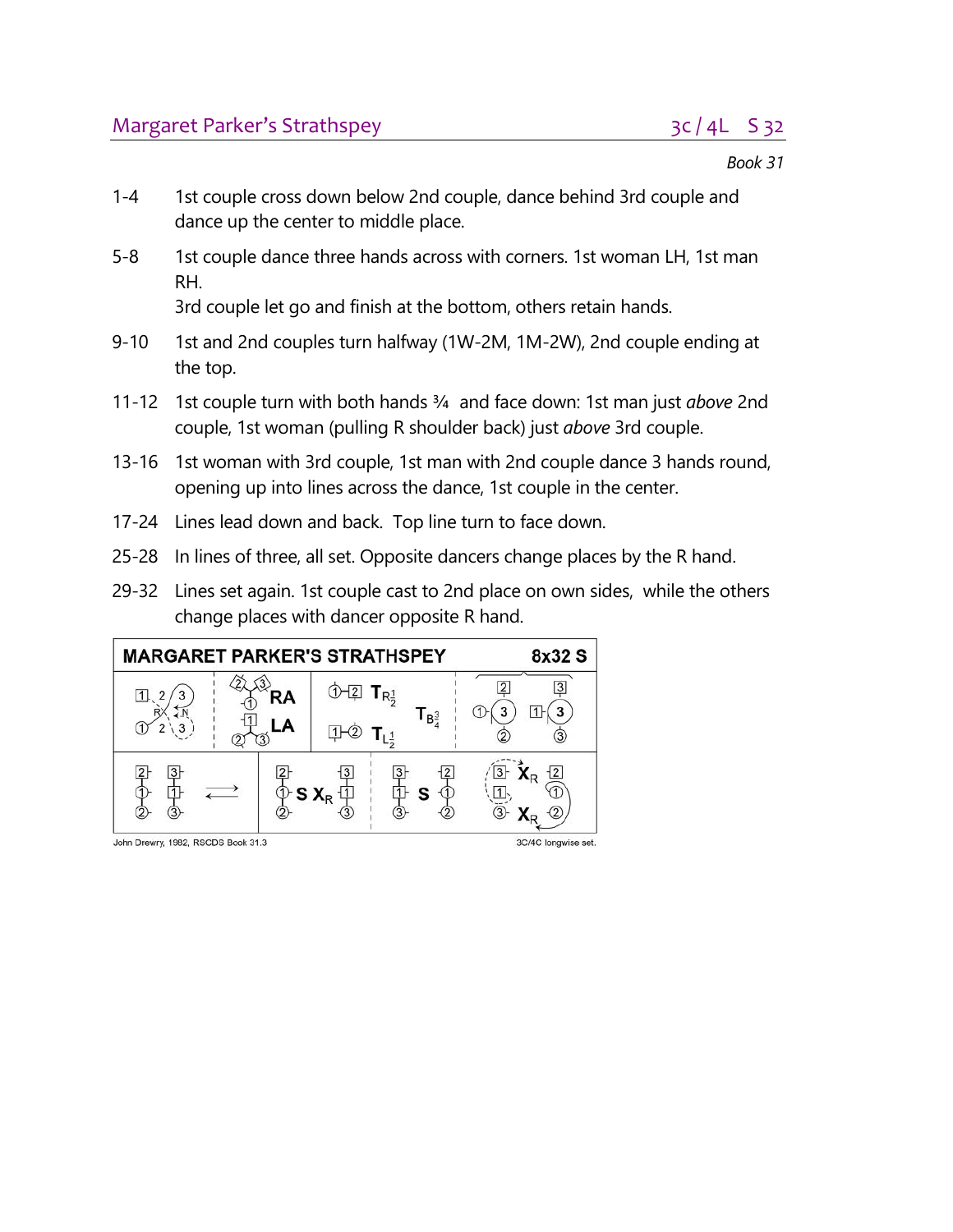## The Fête  $S_3$ 2

- 1- 8 1st and 2nd coupls set, dance 1/2 R&L, set and dance 1/2 R&L.
- 9-16 1st couple dance down the middle and back to 2nd place own sides.
- 17-24 1st couple and 2nd woman circle L 3H round. 1st couple and 2nd man circle L 3H round.
- 25-32 2s+1s dance Diamond Poussette.



## Arthur's Seat  $\frac{3}{4}$ L · R32

- 1-8 1st and 2nd couples dance RH across 1st couple cast down 1 place as 2nd couple dance up. 1s set.
- 9-16 1st and 2nd couples dance LH across 1st couple cast down 1 place as 3rd couple dance up. 1s set.
- 17-24 1st couple dance up to the top & cast, dance down between 3rd couple, cast up to face 1st corners
- 25-32 1st couple dance 'Hello-Goodbye' setting (6 bars). 1st couple petronella turn to 2nd place own sides (2 bars).



Jack McConachie, SCD of the 18th Century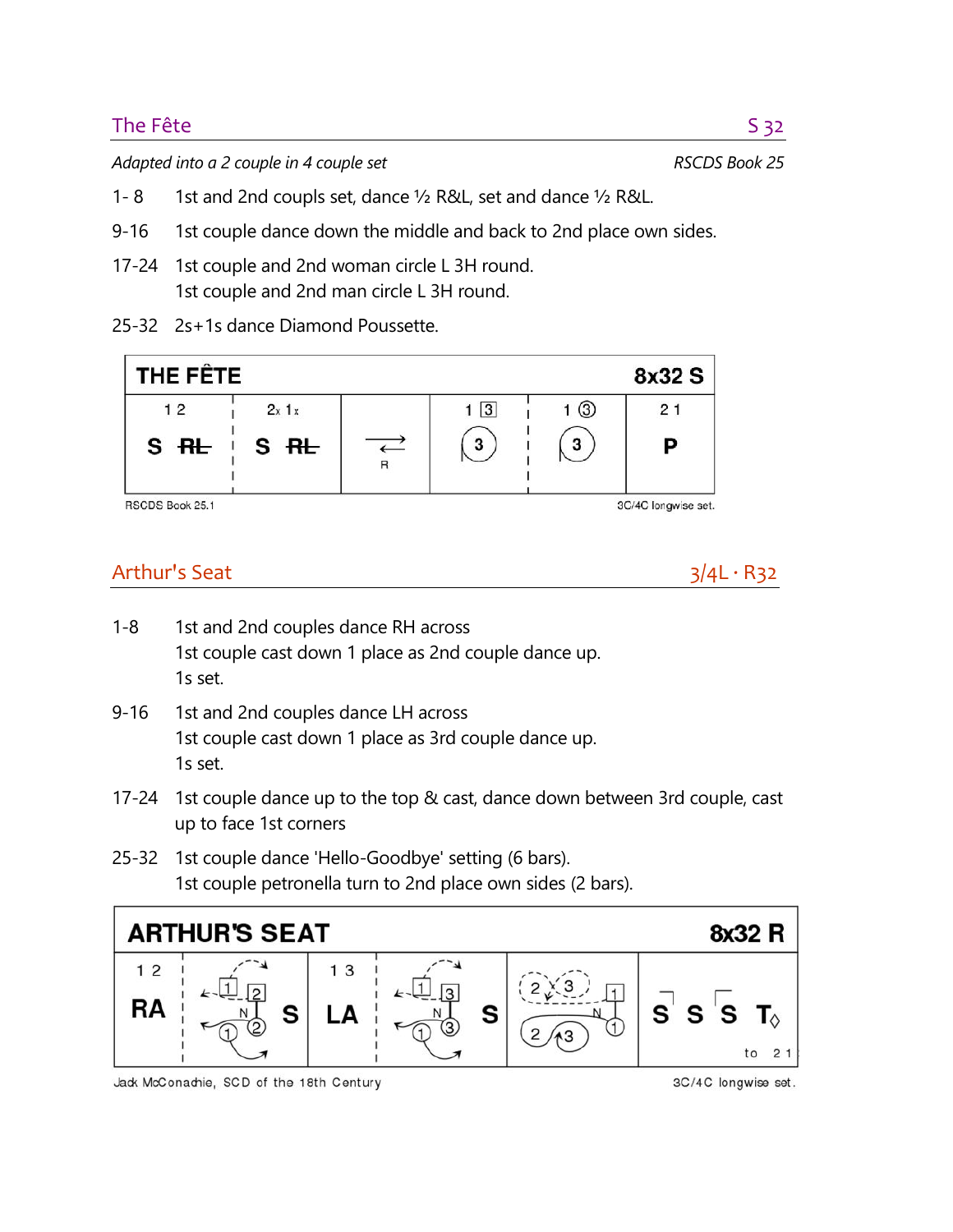*Derek Haynes, Carnforth Collection 2*

- 1-8 1s cross by the R, cast, and dance 1/2 figures of 8 (1W through the 2s, 1M through the 3s).
- 9-24 1st couple dance Corner Chain with 1st & 2nd corners :

1st couple change places RH with 1st corners, 1st corners turn LH and return to places giving RH to the 1st couple, who turn LH to face 2nd corners.

Repeat with 2nd corners, 1st couple end turning LH 3/4 to face 1st corner.

25-32 1st couple dance reels of 3 on opposite sides giving LSh to 1st corners (6 bars).

YAN, TAN, TETHERA 8x32 J  $\odot$ **BASI**  $\mathsf{T}_{\mathsf{L}}$  $X_{R}$  $\boldsymbol{X}_{\text{R}}$  $X_{R}$  $T_{L1<sup>1</sup>}$  $\circled{2}$ Corner Chain  $_{\textcircled{\tiny{R}}}^{\textcircled{\tiny{R}}}$  X<sub>R</sub>  $T_{L_x^1}$  $X_{R}$ X. Q)  $\overline{3}$ 3C/4C longwise set

Derek Haynes, 1991, Carnforth Collection 2

## Australian Ladies **R** 32

*Glasgow Assembly Book*

- 1-4 1st couple cross with R hands and cast off two places, as 2nd and 3rd couples step up.
- 5-8 1st and 3rd couples dance R hands across.
- 9-12 1st couple lead up, cross, & cast around 2nd couple, as 3rd couple steps down.
- 13-16 1st and 2nd couples dance L hands across.
- 17-32 1st couple cross with R hands and dance by the R around their 1st corners. Repeat this pattern three more times, dancing a full clover-leaf and ending in 2nd place on own sides.

*While* the corners dance the track of Rights & Lefts, but setting to each person they meet and crossing always with R hands. Face partners to begin.

1st couple cross to 2nd place own sides (2 bars).